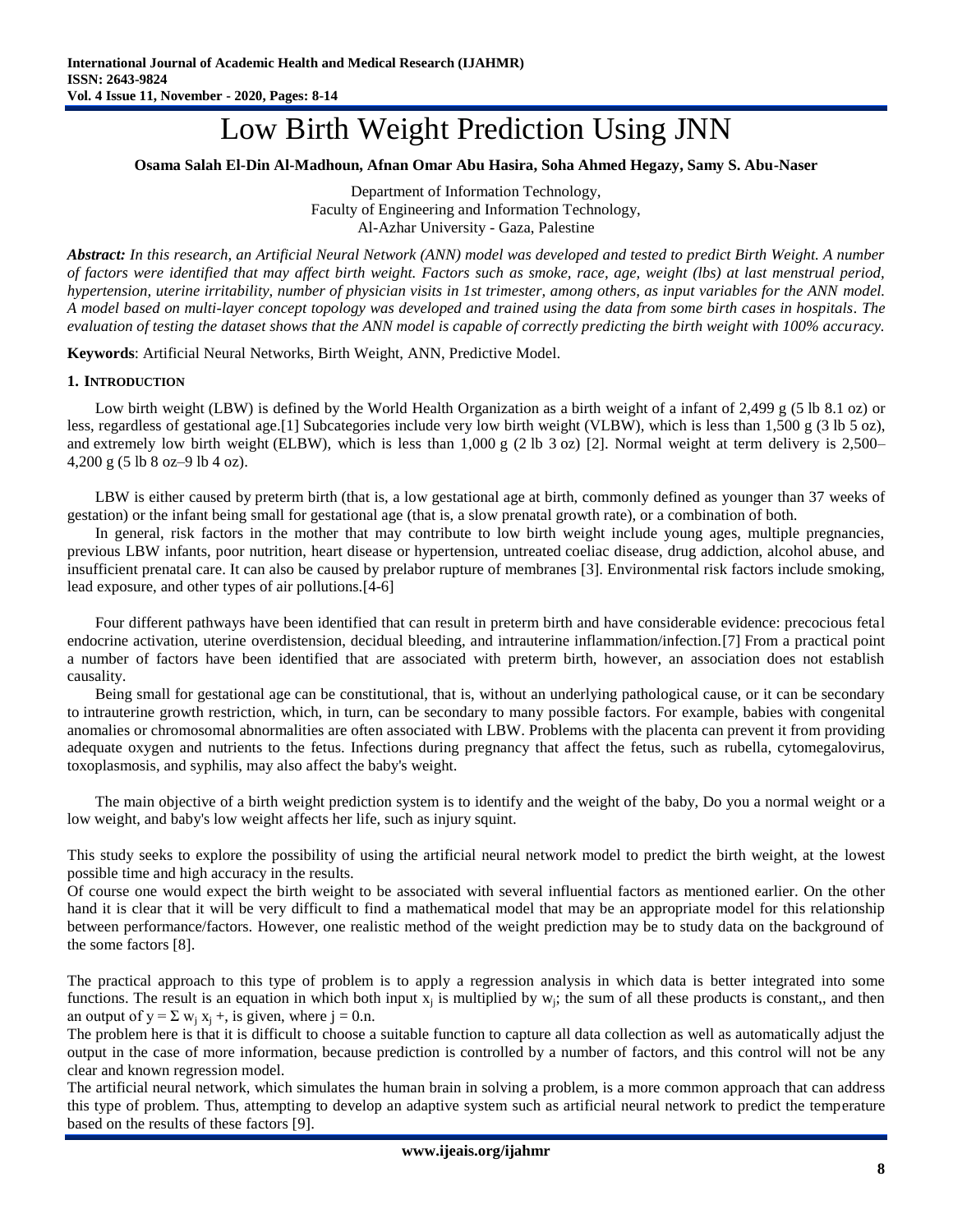#### 1.1 **The objectives of this study are:**

- To identify some appropriate factors that affects the low birth weight.
- To convert these factors into appropriate models for adaptive system coding.
- Designing an artificial neural network that can be used to predict weight based on some predefined data.

#### **2. THE ARTIFICIAL NEURAL NETWORKS**

An Artificial Neural Network (ANN) is an application of Artificial Intelligence [10]. ANN is an arithmetical model that is motivated by the organization and/or functional feature of biological neural networks. A neural network contains an interrelated set of artificial neurons, and it processes information using a connectionist form to computation. As a general rule an ANN is an adaptive system that adjusts its structure based on external or internal information that runs through the network during the learning process. Recent neural networks are non-linear numerical data modeling tools. They are usually used to model intricate relationships among inputs and outputs or to uncover patterns in data. ANN has been applied in numerous applications with considerable attainment [11]. For example, ANN has been effectively applied in the area of prediction, handwritten character recognition, evaluating prices of lodging [12].

Neurons are often grouped into layers. Layers are groups of neurons that perform similar functions. There are three types of layers. The input layer is the layer of neurons that receive input from the user program. The layer of neurons that send data to the user program is the output layer. Between the input layer and output layer are hidden layers. Hidden layer neurons are only connected only to other neurons and never directly interact with the user program. The input and output layers are not just there as interface points. Every neuron in a neural network has the opportunity to affect processing. Processing can occur at any layer in the neural network. Not every neural network has this many layers. The hidden layer is optional. The input and output layers are required, but it is possible to have on layer act as both an input and output layer [13].

ANN learning can be either supervised or unsupervised. Supervised training is accomplished by giving the neural network a set of sample data along with the anticipated outputs from each of these samples. Supervised training is the most common form of neural network training. As supervised training proceeds the neural network is taken through several iterations, or epochs, until the actual output of the neural network matches the anticipated output, with a reasonably small error. Each epoch is one pass through the training samples. Unsupervised training is similar to supervised training except that no anticipated outputs are provided. Unsupervised training usually occurs when the neural network is to classify the inputs into several groups. The training progresses through many epochs, just as in supervised training. As training progresses the classification groups are "discovered" by the neural network [14].

Training is the process by which these connection weights are assigned. Most training algorithms begin by assigning random numbers to the weight matrix. Then the validity of the neural network is examined. Next the weights are adjusted based on how valid the neural network performed. This process is repeated until the validation error is within an acceptable limit [14].

Validation of the system is done once a neural network has been trained and it must be evaluated to see if it is ready for actual use. This final step is important so that it can be determined if additional training is required. To correctly validate a neural network validation data must be set aside that is completely separate from the training data [13].

About 60% of the total sample data was used for network training in this paper. About 30% of the total sample data served as test and the remaining 10% used for validation of the system.

# **3. METHODOLOGY**

By looking deeply through literature and soliciting the experience of human experts on birth children, a number of factors have been identified that have an impact on the low birth weight. These factors were carefully studied and synchronized in an appropriate number to encode the computer in the ANN environment. These factors were classified as input variables. Configurations variables reflect some possible levels of know birth weight by values and factor[15].

#### **3.1 The Input Variable**

The input variables specified are those that can be obtained simply from the hospitals. Input variables are:

Table 1: Attributes of the Data set

| No. | <b>Attributes</b> |  |
|-----|-------------------|--|
|     | smoke             |  |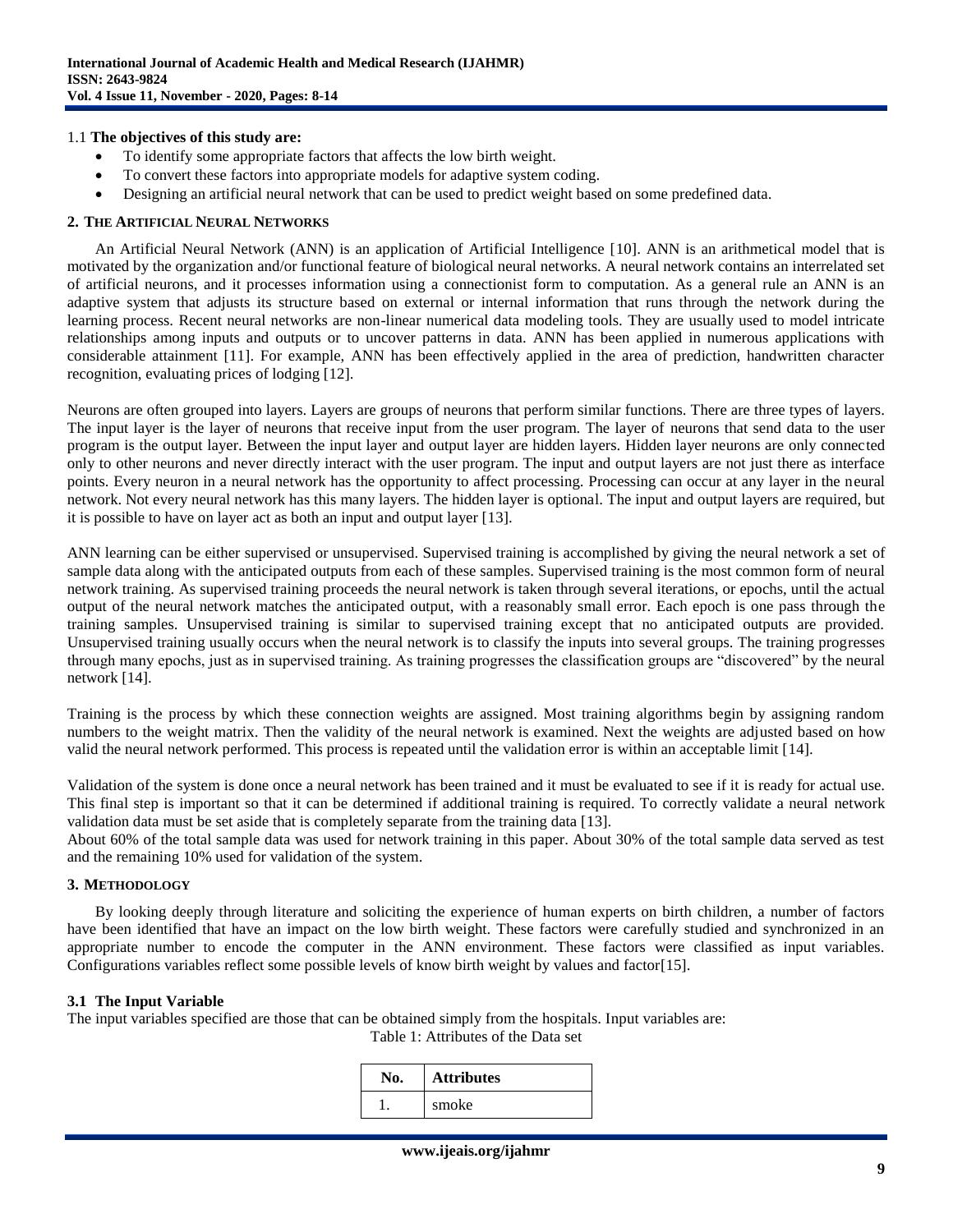| 2. | race                    |
|----|-------------------------|
| 3. | age                     |
| 4. | lwt                     |
| 5. | ptl                     |
| 6. | History of hypertension |
| 7. | uterine irritability    |
| 8. | fty                     |
| 9. | birth weight in grams   |

# **3.2 The Output Variable**

The output variable represents the performance of the hospitals. The output variable depends on the input.

| S/N | Output | Table 2: Output variables<br><b>Represent</b> |
|-----|--------|-----------------------------------------------|
|     |        | low weight                                    |
|     |        | Normal weight                                 |

# **3.3 Preprocessing of the Dataset**

The features of the Low birth dataset was normalized using the formula  $Xi = (Xi - Xmin)/(Xmax - Xmin)$ . The Yes was converted to 1 and The No was transformed into 0 as shown in Figure 1.

| <b>Billinghist</b> |               |     |            |            |             |              |             |    |          |      | <b>CARL CLUBS IN</b> |
|--------------------|---------------|-----|------------|------------|-------------|--------------|-------------|----|----------|------|----------------------|
|                    | ш             | Lun | <b>NUM</b> | be.        | <b>CATA</b> | <b>ABCAA</b> | <b>ICEL</b> | Et | т<br>ka. | Itt. | <b>but</b><br>E      |
|                    | щ             |     | 8,3400     | 1,1870     |             |              |             |    |          |      | 0.1135               |
| ы                  | 1.6           |     | $1 - 1477$ | 1.1210     |             |              |             |    |          |      | <b>CLITEL</b>        |
| 94                 | 38            |     | B.Itoo     | 8.1000     |             |              |             |    |          |      | 0.1941               |
| ы                  | iair          |     | 8:3000     | 0.1200     |             |              |             |    |          |      | 0.2124               |
| like o             | KI            |     | 812900     | 8:1300     |             |              |             |    |          |      | 0.2181               |
| lle i              | ŝ.            |     | 8,1900     | 8.1100     |             |              |             |    |          |      | 0.2296               |
| 34 E               | 59            |     | 812500     | N.1870     |             |              |             |    |          |      | 0.2547               |
| ik 1               | 莇             |     | 9.2900     | 9.1220     |             |              |             |    |          |      | 0.2381               |
| E by it            | 61            |     | 8.1400     | 8,1890     |             |              |             |    |          |      | 0.2101               |
| te u               | $\mathbf{H}$  |     | 8.1700     | 8:1200     |             |              |             |    | Ŧ        |      | 0.5136               |
| 3410               | EZ            |     | 8.1900     | 8.1420     |             |              |             |    |          |      | 0.2141               |
| Bet.c              | <b>ALK</b>    |     | 8.1800     | 813820     |             |              |             |    |          |      | 0.1112               |
| 'nш                | tot           |     | 8,1900     | 8.0800     |             |              |             |    |          |      | 0.2718               |
| <b>ALL</b>         | LYS           |     | 112600     | 8.1460     |             |              |             |    |          |      | 0.2988               |
| 381.4              | 116           |     | 8.1300     | 8,1136     |             |              |             |    |          |      | 0.2922               |
| (pri               | LIT           |     | 8,1900     | 9.1190     |             |              |             |    |          |      | 0.2902               |
| $-11$              | 3.19          |     | 8,899      | 8.1210     |             |              |             |    |          |      | 0.2945               |
| <b>HIT</b>         | H             |     | 8.3800     | 811210     |             |              |             |    |          |      | 0.2817               |
| <b>MIX</b>         | tis           |     | kistop     | 812030     |             |              |             |    |          |      | 0.0042               |
| les a              | 土地            |     | 8,2300     | 8.1300     |             |              |             |    |          |      | ic nows              |
| <b>Act</b>         | <b>141</b>    |     | 8,2200     | 8.1980     |             |              |             |    |          |      | 0.3117               |
| 胆                  | 144           |     | 31,1900    | 8:1520     |             |              |             |    |          |      | 0.55%                |
| <b>Braun</b>       | Las           |     | 8,1900     | 814290     |             |              |             |    |          |      | 0.3442               |
| <b>ALT</b>         | ig            |     | 8:1900     | 1.1210     |             |              |             |    |          |      | $0 - 3444$           |
| 9424               | 393           |     | 3.2800     | $1 - 2410$ |             |              |             |    |          |      | $2 - 2791$           |
| <b>HER</b>         | 208<br>$\sim$ |     | 8.1000     | 8.1900     |             |              |             |    |          |      | $-2883$              |
| <b>SASSE</b>       | ×.            |     | 8.1800     | 8:1300     |             |              |             |    |          | ٠    | <b>d.mss</b>         |
| <b>HIT</b>         | 1.3           |     | 8:3500     | H.1210     |             |              |             |    |          |      | 0.1333               |
| <b>Jezt</b><br>-   | 15            |     | 312900     | 1.0850     |             |              |             |    |          |      | 0.1414               |
| 3129               | Lа            |     | 914900     | H.1500     |             |              |             |    |          |      | 0.1988               |
| H+1                |               |     |            |            |             |              |             |    |          |      |                      |

**Figure1:** Scaled dataset of low birth

# **3.4 Design of the Neural Networks**

The proposed ANN model consists of four layers: one input layer with 10 nodes, two hidden layers with (3 nodes x 2 nodes), and one output layer with one node as seen in Figure 2.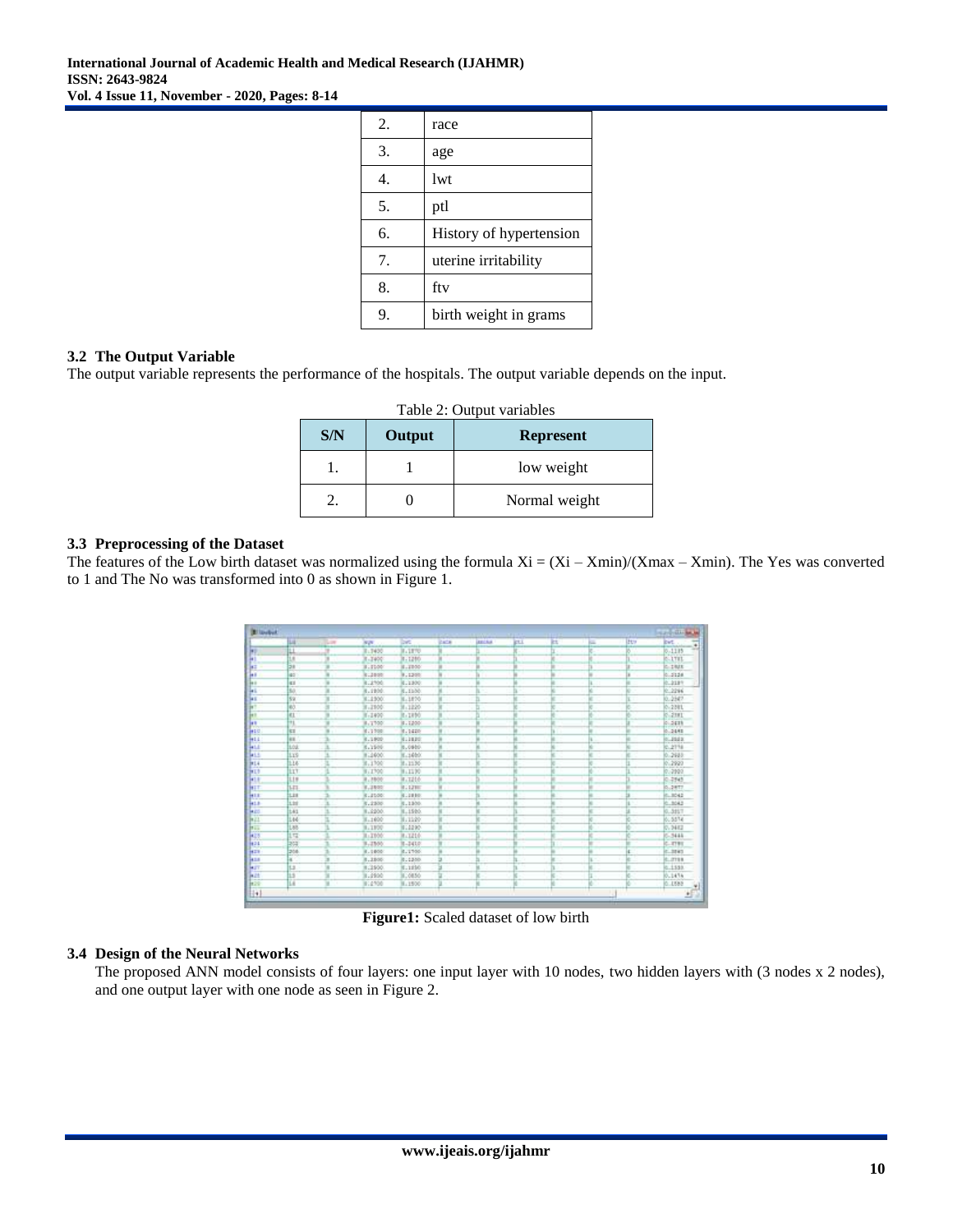

**Figure 2**: Shows the Design of the Neural Networks

# **3.5 The Back-propagation Training Algorithm**

- **o** Initialize each wi to some small random value
- **o** Until the termination condition is met, Do
- **o** For each training example  $\leq (x_1,...,x_n)$ ,  $t > Do$
- **o** Input the instance  $(x1,...,xn)$  to the network and compute the network outputs  $o_k$
- **o** For each output unit k:  $\delta k = ok(1 ok)(tk ok)$
- **o** For each hidden unit h:  $\delta h = oh(1-oh) \Sigma k wh, k \delta k$
- **o** For each network weight wj Do wi,j=wi,j+ $\Delta$ wi,j,where  $\Delta$ wi,j=  $\eta$   $\delta$ j xi,j and  $\eta$  is the learning rate.

# **4. EVALUATION OF THE NEURAL NETWORK**

As mentioned previously, the purpose of this experiment was to predict the weight of newborn babies. Where we used data, which provides the possibility to implement and test the neural network and its learning algorithm. Our neural network is a sensor expression designed to detect the presence of one of two sets of materials. Alternatively, human reading may be wrong. Then we sat the parameter of the proposed ANN model as can be seen in Figure 3.

After training and validation, the network was tested using the test data set and the following results were obtained. This involves inputting variable input data into the grid without output variable results. The output from the grid is then compared with the actual variable data.

The neural network was able to accurately forecast 100% of the excellent data (representing 8 inputs and based on the inputs.) We have two outputs represented in values and each value is as follows: (0)100% and (1) 100% as shown in Figure 4. We also determined the most influential factirs that affect the low birth dataset as shown in Figure 5. Figure 6 outlines the details of the proposed ANN model.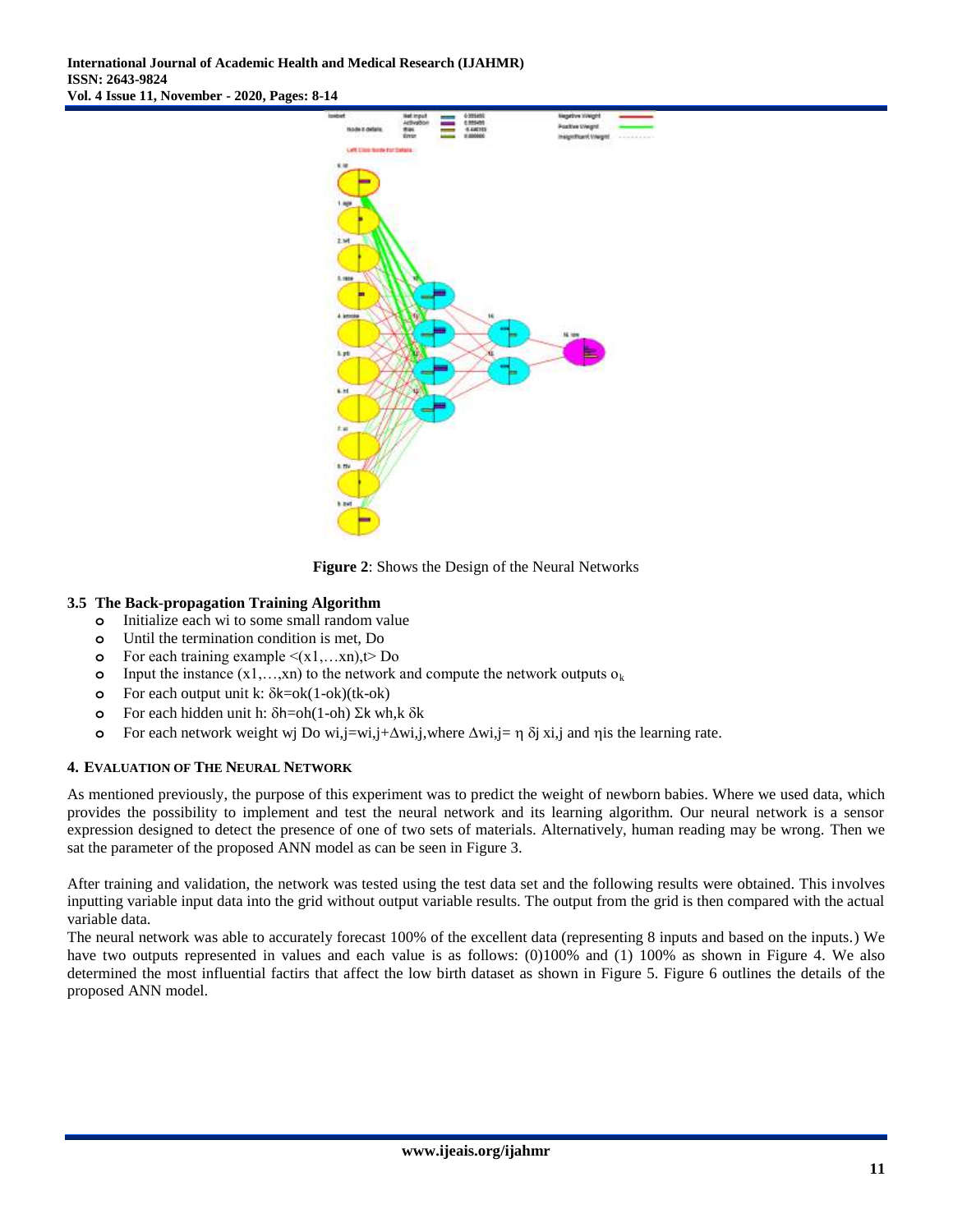#### **International Journal of Academic Health and Medical Research (IJAHMR) ISSN: 2643-9824 Vol. 4 Issue 11, November - 2020, Pages: 8-14**

| Controls                                                                                                                                   | х                                                                                                                                                         |
|--------------------------------------------------------------------------------------------------------------------------------------------|-----------------------------------------------------------------------------------------------------------------------------------------------------------|
| Learning<br>10.GI<br>$\triangledown$ Decay $\triangledown$ Optimize<br>Learning rate<br>10.8<br>$\nabla$ Decay $\Box$ Optimize<br>Momentum | Target error stops:<br>● Stop when Ayerage error is below<br> 0.01<br>or $\heartsuit$ stop when All errors are below                                      |
| Validating<br>100<br>Cycles before first validating cycle<br>100<br>Cycles per validating cycle<br>Select 0<br>examples at random from the | Validating stops:<br>$\nabla$ Stop when 100<br>% of the validating examples<br>are C Within 10<br>% of desired outputs<br>C Correct after rounding<br>OF. |
| Training examples = 127                                                                                                                    | Fixed period stops:                                                                                                                                       |
| Slow learning<br>millisecs<br>$\Box$ Delay learning cycles by $\Box$ 0                                                                     | 20.0000<br>$\Box$ Stop after<br>seconds<br>10<br>Stop on<br>cycles<br>П.                                                                                  |
|                                                                                                                                            | 0K<br>Cancel                                                                                                                                              |

**Figure 3**: Control of the ANN model parameters



**Figure 4:** Shows the Training, error, and validation of the data set.

|  | lowbwt 201 cycles.  Target error 0.0100  Average training error 0.015591 |  |
|--|--------------------------------------------------------------------------|--|
|  | The first 10 of 10 Inputs in descending order.                           |  |

| <b>Column</b> | <b>Input Name</b> | Importance         | <b>Relative Importance</b> |
|---------------|-------------------|--------------------|----------------------------|
| 0             | id                | 67.6277            |                            |
| 10<br>2       | bwt<br>age        | 27,5960<br>13.1022 |                            |
| 8             | uı                | 8.1459             |                            |
| 6             | ptl               | 7.1310             |                            |
| 5             | smoke<br>ht       | 4.7903<br>4.3548   |                            |
| 9             | ftv               | 1.6945             |                            |
| 4             | race              | 1.2488             |                            |
|               | lwt               | 0.5646             |                            |

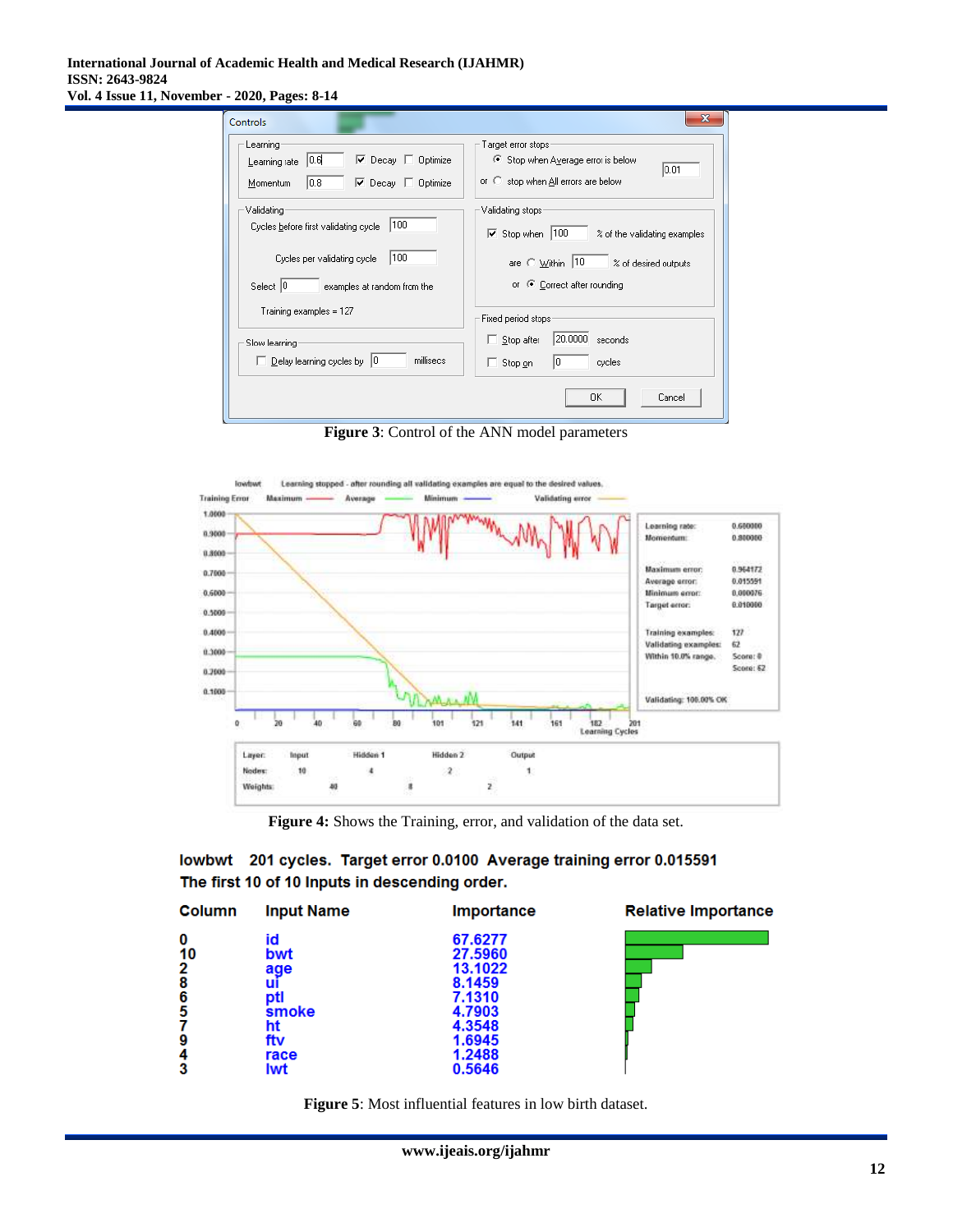| Details of lowbwt                                                                                                                                                                                                                                | ж                                                                                                                                                                            |  |  |
|--------------------------------------------------------------------------------------------------------------------------------------------------------------------------------------------------------------------------------------------------|------------------------------------------------------------------------------------------------------------------------------------------------------------------------------|--|--|
| General<br>Inwhwt                                                                                                                                                                                                                                |                                                                                                                                                                              |  |  |
| Learning cycles:<br>201<br>Training error:<br>0.015591<br>Validating results:<br>100.00% correct after rounding.                                                                                                                                 | AutoSave cycles not set.<br>Validating error:<br>0.000138                                                                                                                    |  |  |
| Grid<br>10<br>Input columns:<br>Output columns:<br>1<br>Excluded columns:<br>0<br>127<br>Training example rows:<br>62<br>Validating example rows:<br>Querying example rows:<br>0<br>Excluded example rows:<br>۵<br>Duplicated example rows:<br>n | Network:<br>10<br>Input nodes connected:<br>Hidden layer 1 nodes:<br>4<br>$\overline{c}$<br>Hidden layer 2 nodes:<br>$\Omega$<br>Hidden layer 3 nodes:<br>Output nodes:<br>1 |  |  |
| Controls:<br>0.6000<br>Learning rate:<br>Validating 'correct' target:<br>100.00%<br>0.0100<br>Target error:                                                                                                                                      | Momentum:<br>0.8000<br>Decay.                                                                                                                                                |  |  |
| Validating rules<br>No columns have rules set.                                                                                                                                                                                                   | Missing data action<br>The median value is used.                                                                                                                             |  |  |
| $\triangledown$ Show when a file is opened<br>History<br>Save                                                                                                                                                                                    | $\overline{\text{Close}}$<br>Refresh                                                                                                                                         |  |  |

**Figure 6**: Details of the proposed ANN model

# **5. CONCLUSION**

The artificial neural network model was presented to predict the weight of the newborn baby based on specific inputs. The model was tested and the total score was 100%. Thus, the potential of the artificial neural network to predict the weight of the newborn babies was reviewed.

# **References**

- 1. "eMedicine Extremely Low Birth Weight Infant : Article by KN Siva Subramanian, MD". Retrieved 2007-11-28.
- 2. Rizzo, Nicola; Simonazzi, Giuliana; Curti, Alessandra (2015-09-24). ["Obstetrical risk factors of ELBW".](https://www.ncbi.nlm.nih.gov/pmc/articles/PMC4595176) Italian Journal of Pediatrics. 41 (Suppl 1): A35
- 3. ["Labor and delivery -](http://www.umm.edu/pregnancy/000142.htm) Low Birth Weight". Umm.edu. 2008-10-22. Retrieved 2020-01-05.
- 4. Tersigni, C. et al. (2014). "Celiac disease and reproductive disorders: meta-analysis of epidemiologic associations and potential pathogenic mechanisms". Human Reproduction Update. 20 (4): 582–593.
- 5. Saccone G, Berghella V, Sarno L, Maruotti GM, Cetin I, Greco L, Khashan AS, McCarthy F, Martinelli D, Fortunato F, Martinelli P (Oct 9, 2015). "Celiac disease and obstetric complications: a systematic review and metaanalysis". Am J Obstet Gynecol. 214 (2): 225–34.
- 6. Simhan HN, Caritis SN (2007). "Prevention of Preterm Delivery". New England Journal of Medicine. 357 (5): 477–487.
- 7. Knopik VS. Maternal smoking during pregnancy and child outcomes: real or spurious effect? Dev Neuropsychol. 2009;34(1):1-36.
- 8. Baraldi, A. and Parmiggiani, F. 1995. A neural network for unsupervised categorization of multivalued input patterns: an application to satellite image clustering.. IEEE Transactions on Geoscience and Remote Sensing, 33: 305–316.
- 9. Baret, F., Clevers, J. G. P. W. and Steven, M. D. 1995. The robustness of canopy gap fraction estimates from red and nearinfrared reflectances: a comparison of approaches.. Remote Sensing of Environment, 54: 141–151. Bastin, L. 1997. Comparison of fuzzy c- means classification, linear mixture modelling and MLC probabilities as tools for unmixing coarse pixels.. International Journal of Remote Sensing, 18: 3629–3648.
- 10. Baum, E. B. and Haussler, D. 1989. What size net gives valid generalization?. Neural Computation, 1: 151–160.
- 11. Benediktsson, J. A. and Sveinsson, J. R. 1997. Feature extraction for multisource data classification with artificial neural networks.. International Journal of Remote Sensing, 18: 727–740.